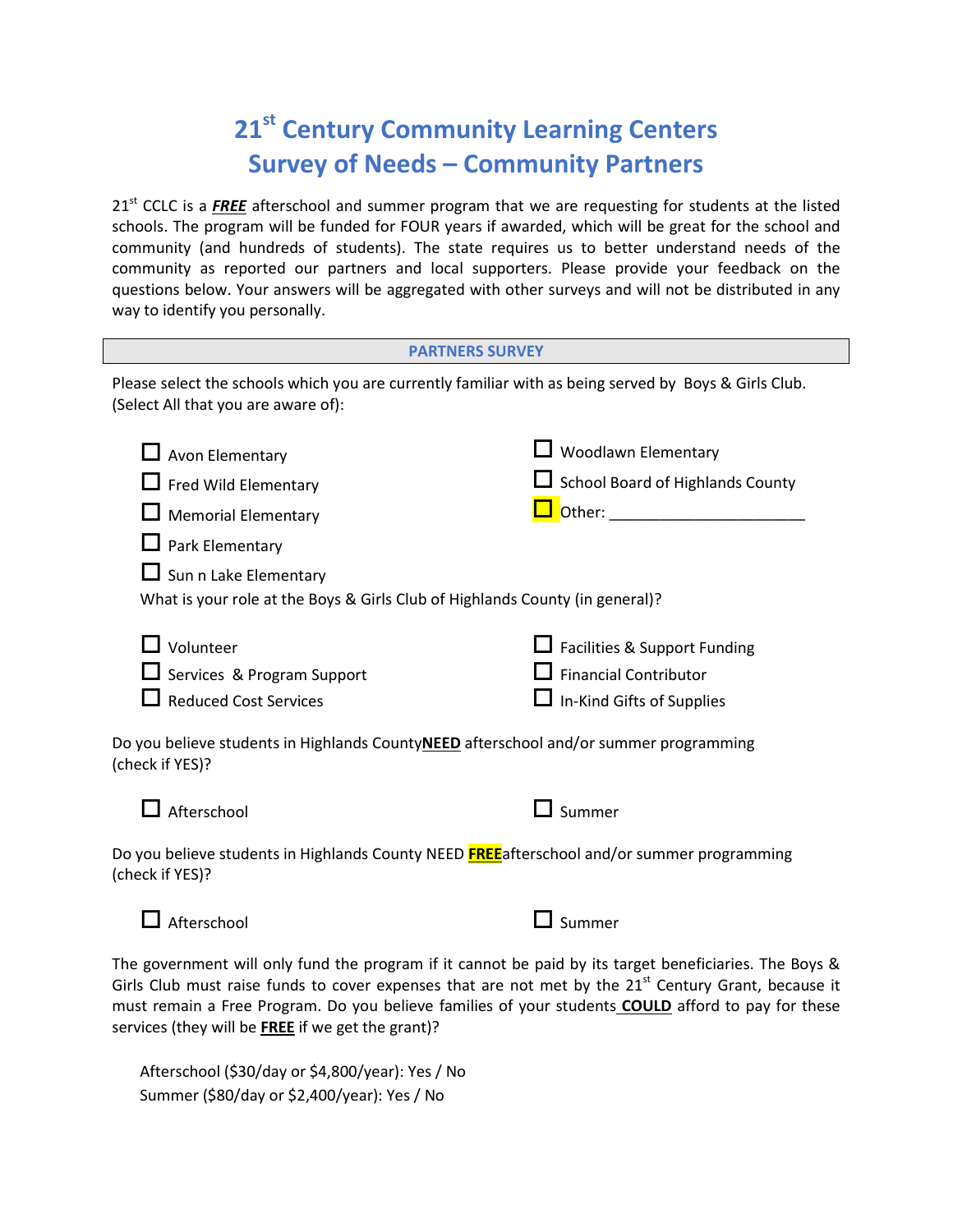Where do you believe students have the greatest struggles during the school day?  $\Box$  Turning In Homework On-Time  $\Box$  Accurately Completing Homework  $\Box$  Reading at Grade Level  $\Box$  Understanding Math Concepts □ Understanding Science Concepts  $\Box$  Understanding Teacher Instructions  $\Box$  Behaving In Class  $\Box$  Getting along with other students  $\Box$  Making friends  $\Box$  Enjoying school  $\Box$  Staying out of trouble  $\Box$  Just Being a Kid! Where do you believe your Partnership Support in most Needed?  $\Box$  General Operations Funding  $\Box$  Keeping Facilities in tip-top shape  $\Box$  Providing Exceptional Program Experiences- Arts, Culture &Careers  $\Box$  Building a Connection with our County  $\Box$  Good Citizen Development  $\square$  Supporting Academic Initiatives  $\Box$  Other: What do you think your students**NEED**/WANT in afterschool/summer program (*those with \* are planned*)?Check all that apply:

| $\Box$ *Snack / Meals                     | $\Box$ Health and Wellness Activities        |
|-------------------------------------------|----------------------------------------------|
| $\Box$ *Homework Help                     | $\Box$ Career Exploration                    |
| $\Box$ *Reading Help                      | $\Box$ Technology Education                  |
| $\Box$ *Math Help                         | $\Box$ Drug and Violence Prevention Programs |
| $\Box$ *Art / Music Programs              | $\Box$ Cultural Programs                     |
| $\Box$ *Fitness Programs                  | $\Box$ Character Education and Social Skills |
| $\Box$ * Science and Engineering Projects | $\Box$ Behavioral Improvement Intervention   |

Do you believe an academic-focused and structured afterschool/summer program would help **IMPROVE**:

|                                         | NO.<br><b>NEED</b> | Strongly<br>Agree | Agree | Neutral | <b>Disagree</b> | Strongly<br>Disagree |
|-----------------------------------------|--------------------|-------------------|-------|---------|-----------------|----------------------|
| student engagement with school          |                    |                   |       |         |                 |                      |
| school connection to community          |                    |                   |       |         |                 |                      |
| resources for students                  |                    |                   |       |         |                 |                      |
| student attendance                      |                    |                   |       |         |                 |                      |
| student behavior (in class)             |                    |                   |       |         |                 |                      |
| homework completion                     |                    |                   |       |         |                 |                      |
| parent involvement in student education |                    |                   |       |         |                 |                      |